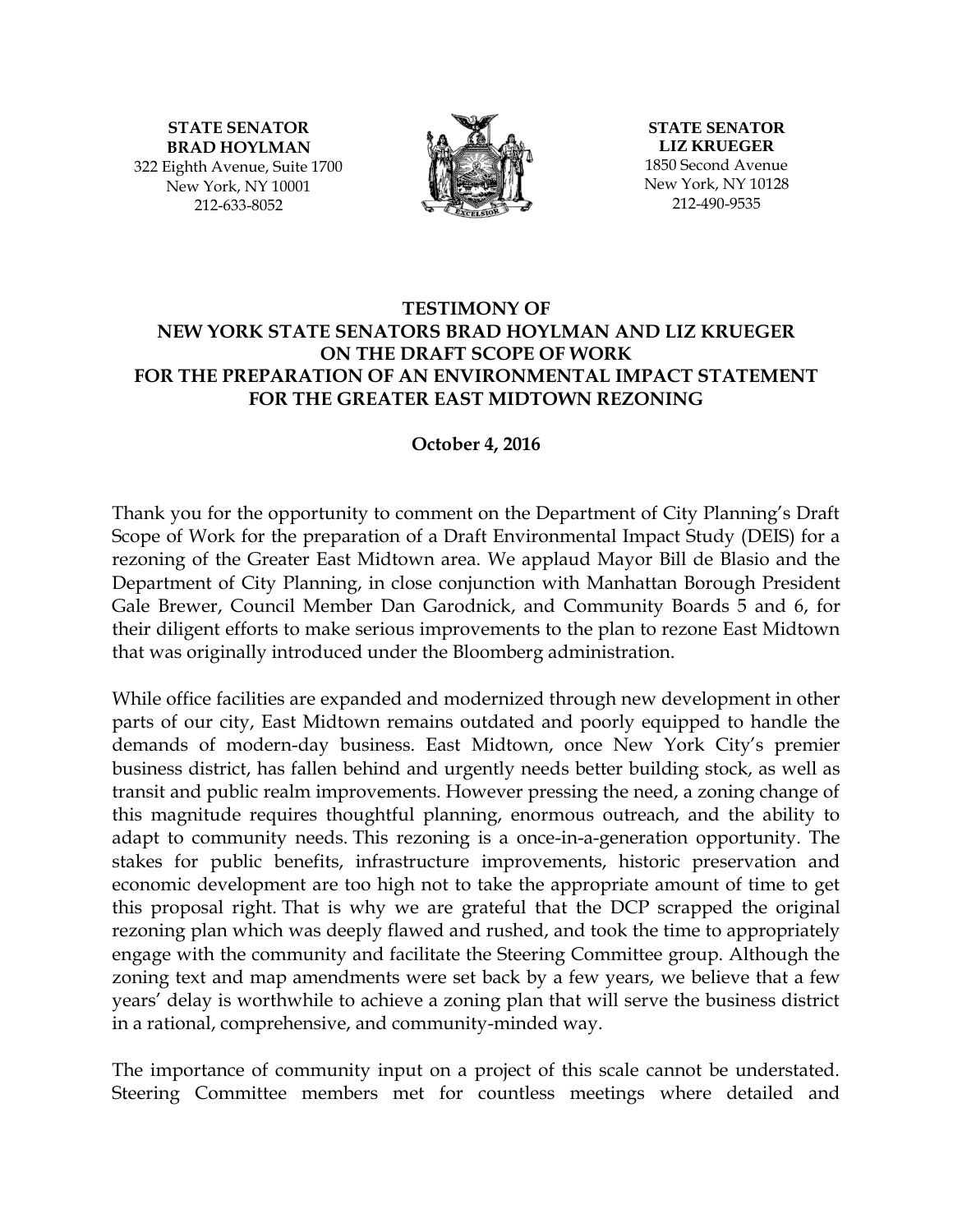meticulous evaluation was undertaken and smart recommendations were made, and we are grateful that many of those recommendations were incorporated into the proposed rezoning. We commend the Steering Committee, as well as Council Member Dan Garodnick and Manhattan Borough President Gale Brewer, for taking on the tough questions our colleagues in government, the community, and advocates have been asking.

We strongly support the goals of the proposed rezoning plan but have a number of remaining questions that need to be addressed during the environmental review process. We ask DCP to closely consider the following in their preparation of an Environmental Impact Statement:

# **Transit Improvements**

The successful rezoning of East Midtown rests on a concrete plan to finance the muchneeded improvements to the area's transportation infrastructure. Such infrastructure is fundamental to our city's economy, culture and global stature, and ensuring its longterm viability must be a top priority.

However, we are concerned about relying upon a local rezoning and subsequent development to fund transit infrastructure improvements that benefit the entire region. For this reason, we ask that DCP and the MTA provide a timeline for when transit improvements will take place and how projects will be prioritized. How does the City plan to divorce the funds for transit improvements from a developer's schedule? Urgently needed improvements must be made and funds must be secured before we put more pressure on Grand Central Terminal and local subway stations that cannot safely sustain existing ridership let alone that which would result from new development. While the proposed development incentives will raise much needed revenue for necessary transit improvements, the amount of necessary MTA work in the district is already significant, even without any increases in building density. What is the estimated amount of funds the city believes it will raise through developers purchasing additional FAR for transit benefits?

The MTA has not yet released its list of proposed transit improvements. Until we have this list, we will not be able to adequately evaluate the transit improvement mechanism laid forth in the rezoning plan. Moreover, we will not be able to evaluate whether these transit improvements will justify the additional square feet gained by developers. With direct transit improvements only accounting for 10-20% of additional FAR for new developments in transit improvement zones, will the predicted funds adequately cover the necessary transit work? We ask that DCP compare the estimated value of additional floor area gained by developers to the estimated value of the respective transit benefits.

Although we still await a clear list of improvements from the DOT and MTA, we would like to pose a few questions here regarding the contents of a pre-identified transit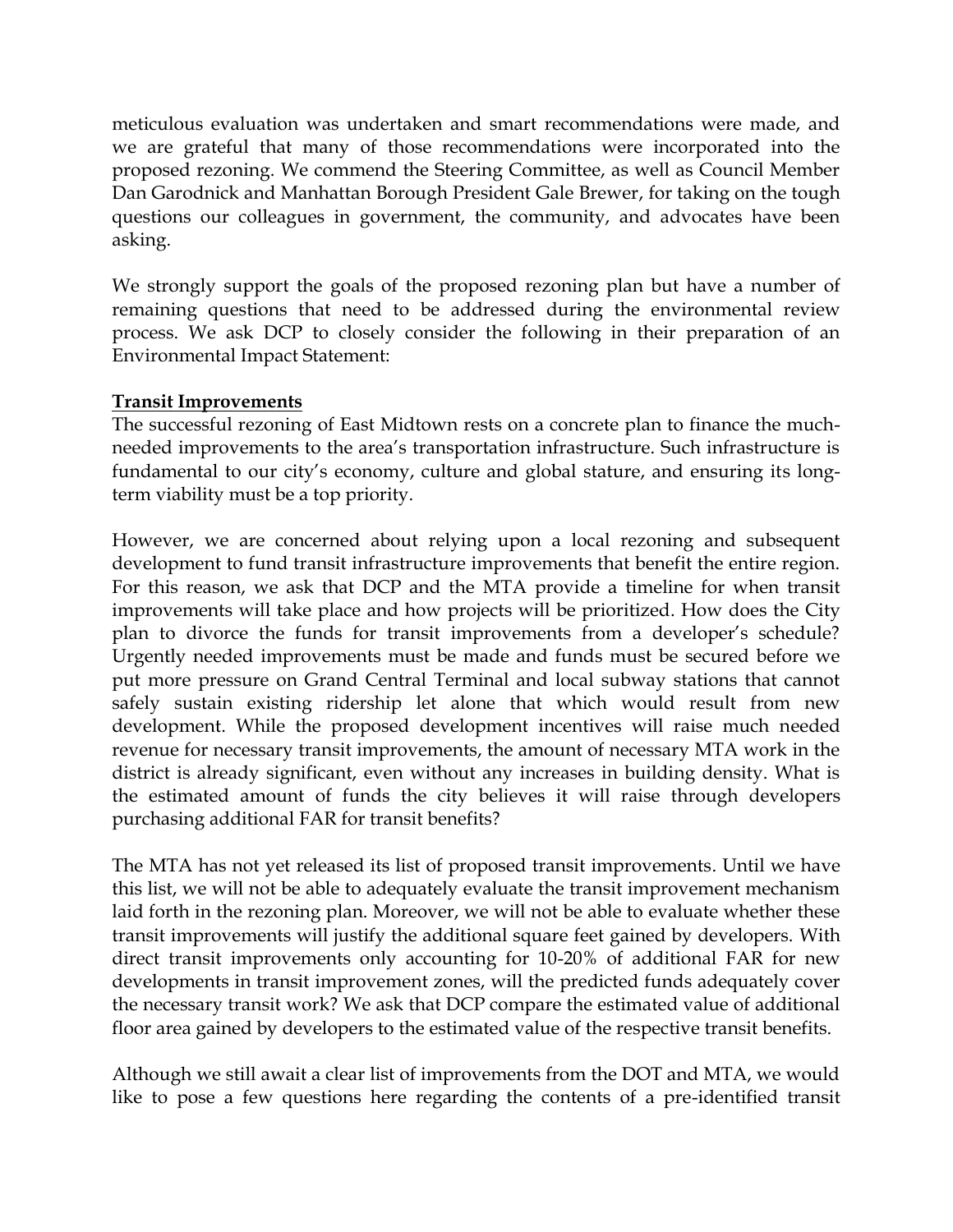improvement list. With increased building density and an anticipated increase in daily commuters to East Midtown, how will the proposal address existing and exacerbated platform overcrowding at Grand Central and other stations? What efforts will be made to improve connectivity between transit options and the circulation of commuters through sidewalks and subway stations? How does the proposal help facilitate a future Second Avenue subway station entrance at 42nd Street and Second Avenue? The prioritization of local improvements, followed by improvements on the same route and then district-wide improvements, makes sense given the need for more robust transit infrastructure directly surrounding any new development. However, we assume that most of these pre-determined improvements will be located within existing MTA or DOT properties. What other sites, both on development sites and in the public realm, have been evaluated for transit improvements such as additional subway entrances or new bus stops?

The Steering Committee determined that two east/west corridors should receive special attention--42nd and 53 Streets---since they are East Midtown's most important pedestrian routes and connect multiple subway stations. The committee recommended a full-scale analysis of ways to improve transit and the pedestrian experience along 42nd Street, and numerous pedestrian improvements to 53rd Street. We strongly urge the DCP to fully analyze what improvements can be made to these corridors in the environmental analysis.

#### **Landmarks**

We are grateful that this zoning proposal accounts for the needs of our districts' historic and cultural resources through a mechanism that allows landmarks to transfer their air rights to any location in the district. Given the potential benefit available for landmarked sites and the development pressure that any underbuilt site will face, we urge the Landmarks Preservation Commission to formally consider all sites identified by the Landmarks Conservancy and the Historic Districts Council that have not yet been calendared.

Under DCP's proposal, the city will set aside a percentage of all landmark air rights transfer sales to be put toward public improvements. What processes will both developers and landmark owners be subject to during these transfers? How will a percentage point be determined for the portion of a sale that goes to a public improvement fund? How will that percentage point change over time to reflect current economic conditions for developers, landmark owners, and city needs?

We remain concerned with the potential for a property owner to benefit from an air rights sale without investing the proceeds into the maintenance of their historic building. For example, in the case of Lever House at 390 Park Avenue, the owner of the land does not operate the landmark building. Under the previous rezoning text, the owner could pocket up to \$75 million in proceeds from the sale of the development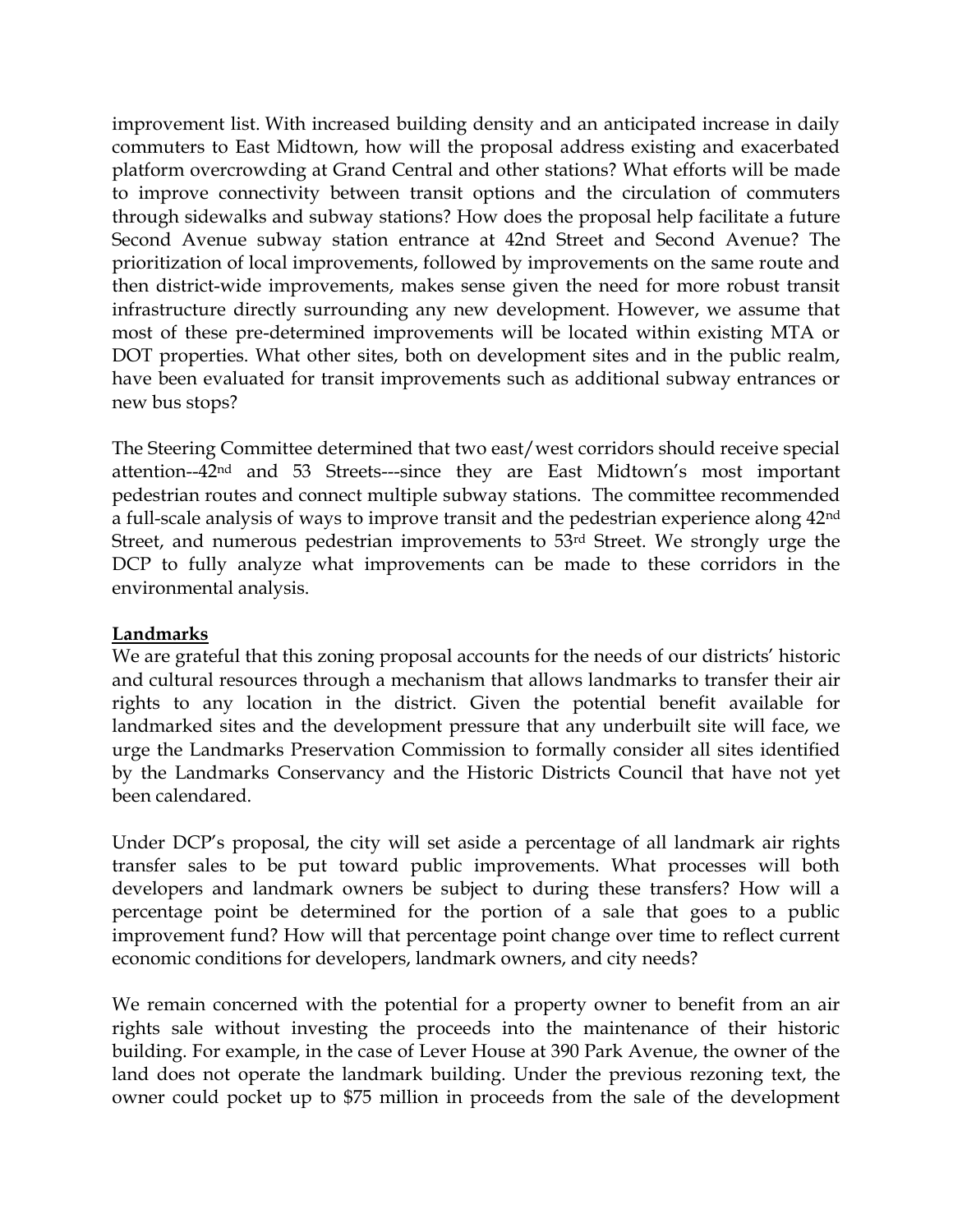rights without any obligation to maintain the building or to invest the proceeds from an air rights sale into the building's preservation. As such, we thank the DCP for including a requirement for landmarks to work with the LPC to develop a restoration and continuing maintenance plan that any funding must be devoted to. However, can the DCP clarify whether this mechanism requires property owners to invest the proceeds into the maintenance of their buildings? And finally, during construction periods, what steps will be taken to protect historic and cultural resources from unintentional damage?

### **Socioeconomic Conditions**

The proposed rezoning anticipates a net increase of nearly six million square feet of commercial space. What is the current vacancy rate in the Greater Midtown East Area? What is the expected drop in vacancies following the rezoning and the development of new building stock? What conditions are anticipated if the aging building stock remains? Have efforts at renovation been evaluated? Additionally, what are the expected increases in rent following development under the proposed rezoning?

While this proposal carries enormous promise for bringing new business tenants to the Greater East Midtown area, we also believe that there is a great unaddressed need for so-called Class "B" office space in New York City. In our Senate districts, startup companies and technology firms are increasingly choosing spaces in neighborhoods like Chelsea and Flatiron. Many of these companies are the future of our city's economy and they need affordable Class "B" office space. More established companies like Google aren't seeking Park Avenue addresses either. Google's decision to establish its New York headquarters in the old Port Authority building in Chelsea suggests that the idea of modern glass-enclosed towers housing corporate world headquarters may be an outmoded way of thinking. How will the modernization of building stock in East Midtown diversify the existing commercial tenants in the area? Additionally, how will the rezoning promote a diversity of street level retail and store formats?

While DCP notes that the DEIS will include analysis of direct or indirect business displacement, we hope that the DEIS will also analyze any potential for residential displacement. Although the residential population in East Midtown is relatively small, what actions will be taken to minimize any direct or indirect displacement of tenants?

The Steering Committee recommended that the DCP explore ways to promote a variety of store sizes and formats in East Midtown. The vitality of this mixed use neighborhood and the quality of the pedestrian experience depends on variety in the street-level environment. This recommendation appears to have been left out of the scoping document and we would like to see zoning regulations that promote locally owned businesses of different sizes.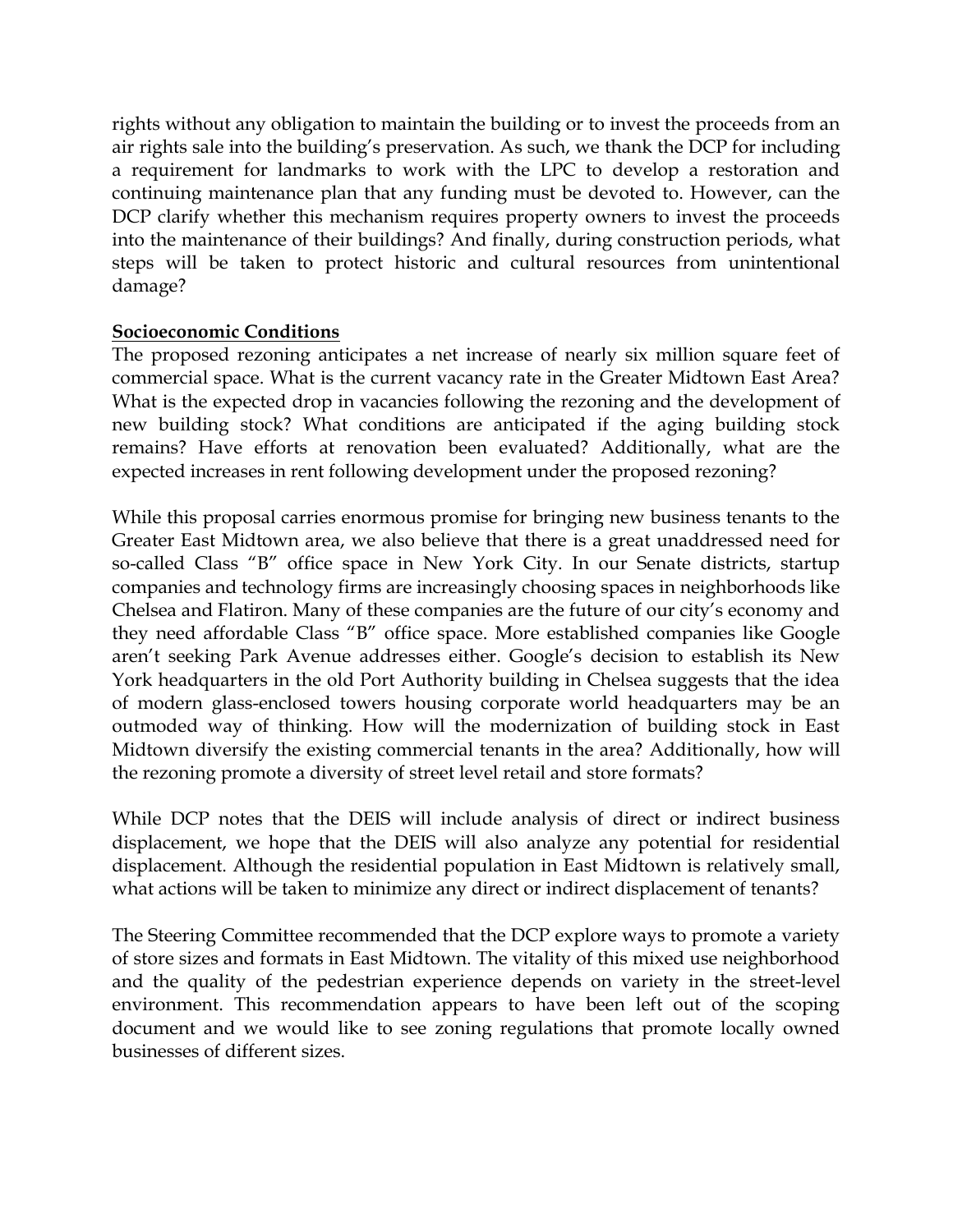Any investigation into socioeconomic impacts should also look closely at how the proposed rezoning and expected development will impact commercial building service workers and the local building service industry. How many new commercial building service jobs are projected? How many commercial service jobs are projected to be displaced during a building demolition or construction?

# **Open Space**

The proposed text amendment deviates from the Steering Committee's recommended 2 FAR incentive for developers to create privately owned public spaces. The proposal retains the existing 1 FAR as-of-right bonus and creates a 3 FAR plaza bonus obtained through a special permit. Can DCP anticipate the extent to which developers will contribute improvements to the public realm or privately owned public spaces into the rezoning district with a 1 FAR bonus? How does that differ from a scenario where developers are offered a 2 FAR bonus? With an anticipated increase in commercial square footage and commercial tenants, how will this increased population impact existing open space resources?

### **Public Realm Improvements**

Until we receive a list of proposed public realm improvements from DOT, we are unable to fully evaluate the rezoning text's public realm improvement mechanism. East Midtown already has some of the most congested sidewalks in the city. During rush hour, pedestrians on Lexington and Madison Avenues are frequently forced into the streets. In anticipation of various public realm projects, can DCP evaluate the impacts of these projects on vehicular and pedestrian traffic?

What mitigations will be put in place to accommodate the additional pedestrian traffic that will come with increased density? What conditions are anticipated for pedestrians if no zoning changes are undertaken? If sidewalk extensions are installed, what is the estimated increased capacity for additional pedestrians? Will the proposal evaluate potential intersection improvements at existing dangerous intersections? Can the city provide a list of sidewalks where improvements are most needed to accommodate pedestrians walking to their destination or transferring to various transit options?

#### **Shadows, Light and Air**

While we applaud the plan's intention to gather funds for MTA and DOT transit and pedestrian improvements, how will these improvements weigh against impacts to light and air, open spaces, and contextual design? The Special Midtown District uses "daylight evaluations" to measure the degree of "sky exposure" left by a building and how much daylight can reach the street. How will increased FAR be balanced with existing daylight evaluations?

With the possibility that new construction will obstruct publicly accessible views to visual resources, can the DCP anticipate which sites and views will be impacted? With a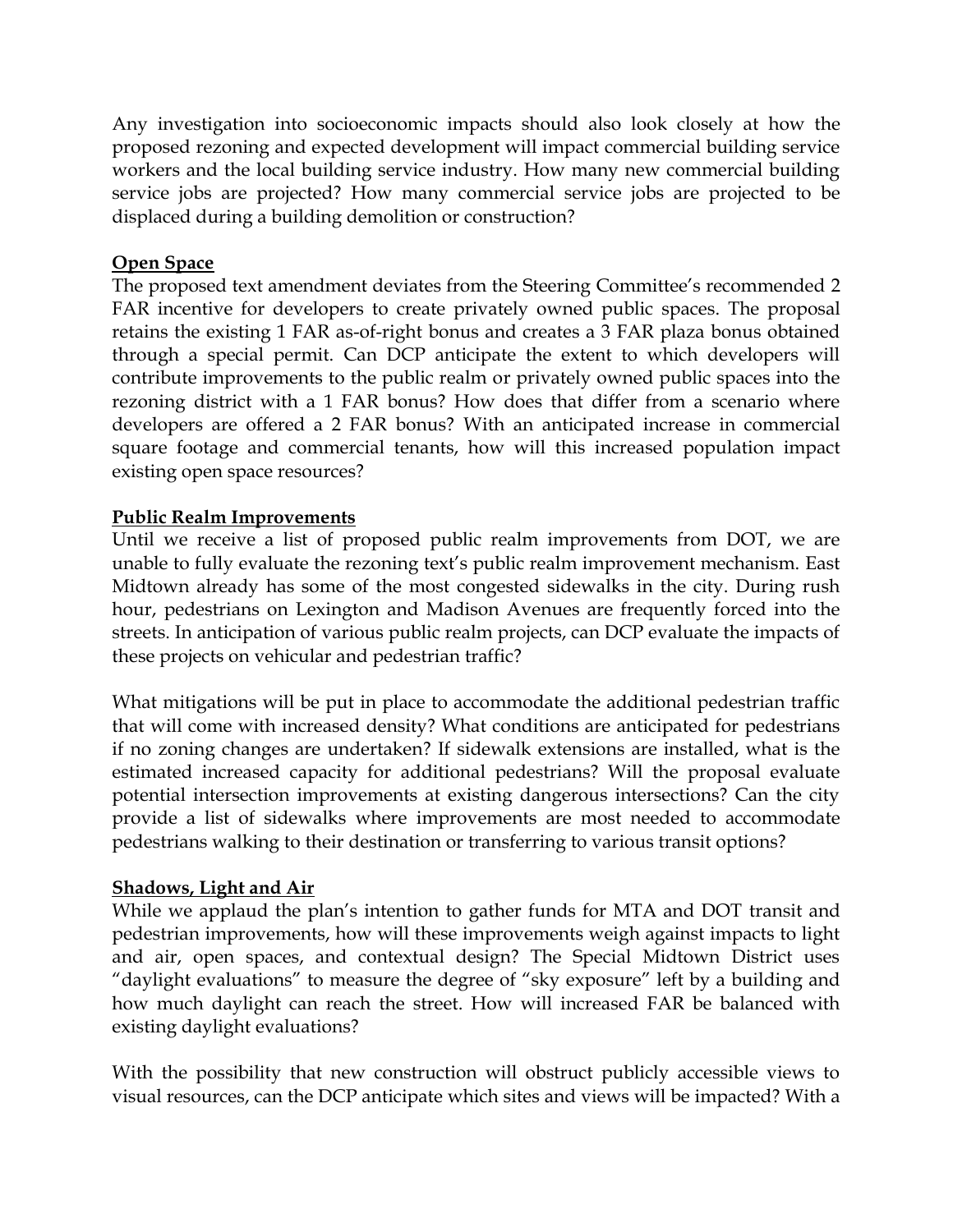significant expected net height increase of a number of structures in the proposed rezoning area, how will the city mitigate increases in large shadows cast by buildings onto already sunlight-sensitive resources? Does DCP anticipate any assemblages or zoning lot mergers as a result of greater allowable FAR?

# **Public Health, Air Quality, and the Environment**

What are the projected daily emissions that would be caused by both mobile and stationary sources during anticipated development and construction? How do those projected emissions levels compare with the emissions levels currently present in the East Midtown area? How do these emission figures and any increase compare to overall figures for emissions in other major business districts?

What measures can DCP take to ensure that developers use the cleanest possible technology throughout the construction process? Given the proposed rezoning map's inclusion of actively used office space in a central business district, how would noise resulting from construction be minimized during the work day? Please also describe how increases in energy efficiency in the East Midtown building stock might impact New York City's overall energy usage.

### **Reasonable Worst- Case Development Scenario**

We question some of the criteria used in the draft scoping document to exclude sites from the Reasonable Worst-Case Development Scenario. The scoping document excludes all condominium, co-op, and rental buildings with more than six rent regulated units from the list of projected and potential development sites. In recent years, we have seen developers in our districts manage to buy out all the owners and/or rent regulated tenants in buildings in order to redevelop the sites. In order to assess the possible effects of the proposed action, the environmental analysis must assume that some condominium, co-op, and rental buildings may be redeveloped.

The environmental analysis should also assume that the Hyatt Hotel site at 42nd Street also redevelops under the Reasonable Worst-Case Development Scenario. While there are clearly hurdles to redeveloping this site, it is one of the most valuable locations in the city and a 27 FAR as-of-right development opportunity is unprecedented.

#### **Additional Questions**

Under the proposed zoning text, how many properties would be considered underbuilt? Under current zoning, how many properties are currently considered underbuilt?

Why is the as-of-right FAR on the Pfizer site being increased absent any public benefit? This is inconsistent with the rest of the proposal which only permits other sites to grow above currently permitted levels if development rights are purchased from a landmark and funds are provided to improve the public realm or transportation infrastructure.